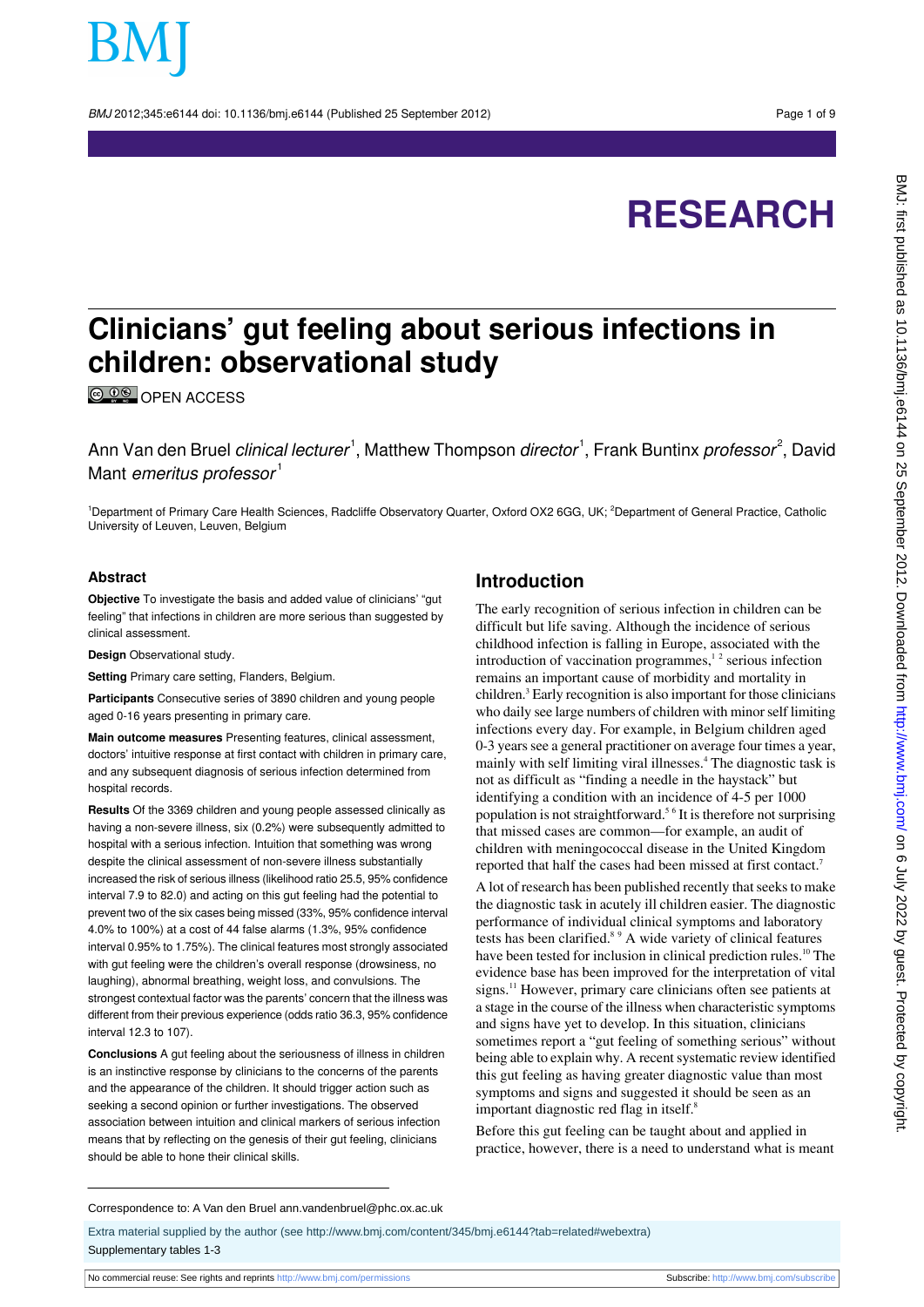by the term and whether it can be characterised with sufficient clarity to be useful. One study classified it as an intuitive feeling that something is wrong, even if the clinical assessment may be reassuring.<sup>12</sup> This intuition is therefore conceptually separate from clinical impression—a mode of clinical assessment requiring a holistic judgment but necessarily explicable in terms of defined symptoms and signs.13 14 As the intuition must to some extent arise from the clinical history and examination we clarified the added value that gut feeling provides in addition to clinical assessment for diagnosing serious infections and identified the associated features of the clinical consultation.

#### **Methods**

In 2004 we prospectively recruited 3981 children and young people aged 0-16 years who had consecutively presented with an acute illness for a maximum of five days to primary care settings in Flanders, Belgium. In this analysis we included 3890 children presenting to general practitioners or community paediatricians.

For each child we recorded a list of clinical features at point of care, including the doctors' overall "clinical impression" of severity and whether their "gut feeling" suggested that the child had something more serious. We defined clinical impression as a subjective observation that the illness was serious on the basis of the history, observation, and clinical examination; clinical impression was recorded as either present or absent. Gut feeling was defined as an intuitive feeling that something was wrong even if the clinician was unsure why; we recorded this feature as either present, absent, or unsure (in the analyses coded as binary we used present/unsure or absent). The clinicians were told explicitly that such intuitive feelings might arise from the condition of the child (for example, a feeling that the child was unduly lethargic despite a lack of localising signs) or the behaviour of the parents (for example, a feeling that the mother was unusually anxious compared with previous consultations). Clinicians recorded these features at the end of the consultation, before any information from additional testing or referral was available.

We defined serious infections as admission to hospital for 24 or more hours with one of the following infections: pneumonia (infiltrate noted on chest radiograph), sepsis (bacterial pathogen isolated from blood culture), viral or bacterial meningitis (pleocytosis in cerebrospinal fluid and identification of bacteria or viruses), pyelonephritis  $(\geq 10^5$ /ml pathogens of a single species, white blood cells in urine, and an increase in serum C reactive protein levels), cellulitis (acute, suppurative inflammation of the subcutaneous tissues), osteomyelitis (bacterial pathogen identified from bone aspirate), and bacterial gastroenteritis (bacterial pathogens in stool). A consensus panel blinded to the results of the index tests adjudicated outcomes on the basis of information collected from 10 regional hospitals and follow-up information provided by the clinicians. Definitions of the terms used in this study and the methodology for recruitment and data collection are published elsewhere.<sup>15</sup>

A simple observational analysis was undertaken to characterise the diagnostic value of gut feeling. In case of an empty cell in a 2×2 table, we applied a correction by adding 0.5 to each cell. We carried out a multivariable logistic regression analysis using backwards selection at a significance level of 0.05 to explore the clinical features associated with gut feeling in the subset of children for whom the clinician did not have a clinical impression of serious illness. Supplementary table 2 lists the clinical features used to build the regression models. We restricted the first regression model to features that are not part

of the formal clinical examination, such as a change in crying or concern of the parents. A second model was then built using all variables, including those elicited from clinical examination, such as meningeal irritation. We compared both models using the Akaike information criterion.<sup>16</sup> This criterion balances both the goodness of fit and the number of variables used by imposing a penalty for an increasing number of variables. We selected as the optimum model that with the lowest Akaike information criterion value. Linearity of continuous features was checked with the lincheck module. All analyses were done with Stata v.11.

## **Results**

The dataset included 3890 children, 21 of whom were admitted to hospital with a serious infection (12 for pneumonia, six for pyelonephritis, and one each for sepsis or meningitis, cellulitis, and bacterial lymphangitis). The mean age was 5.05 (range 0.02-16.93) years and 54.1% (95% confidence interval 52.5% to 55.7%) were boys.

#### **Diagnostic added value of gut feeling**

Table1[⇓](#page-5-0) shows the overall diagnostic performance of gut feeling separately for all the children and for children in whom the clinical assessment suggested a non-serious illness. Of the 3369 children clinically assessed as having a non-serious illness, six (0.2%) were subsequently admitted to hospital with a serious infection. A gut feeling that something was wrong despite this clinical assessment substantially increased the risk of serious illness (likelihood ratio 25.5, 95% confidence interval 7.9 to 82.0). Acting on this feeling had the potential to prevent two cases being missed (33%, 95% confidence interval 4.0% to 100%) at a cost of 44 false alarms (1.3%, 95% confidence interval 0.95% to 1.75%). When gut feeling was absent the probability of a serious infection decreased from 0.2% to 0.1%.

The figure[⇓](#page-8-0) compares the specificity (rule-in value) of gut feeling and clinical impression in the children. Compared with the clinical impression that the children were seriously ill, gut feeling was consistently more specific irrespective of the children's age or diagnosis, or the seniority of the doctor (see supplementary table 1 for tabulated data on specificity, positive predictive values, and likelihood ratios).

#### **What gives rise to gut feeling?**

Table2[⇓](#page-6-0) shows the features independently associated with a gut feeling when the clinical impression was of a non-serious illness (see supplementary table 3 for univariate analysis). In the multivariate model excluding clinical features based on examination findings, the feature most strongly associated with gut feeling was a history of convulsions (odds ratio 80.5, 95% confidence interval 6.2 to 1051). The children's appearance, pattern of breathing, and level of drowsiness were also significant but were much less likely to provoke a gut feeling than parental concern (odds ratio 26.9, 9.0 to 80.4). Temperature did not influence gut feeling although a history of cough and diarrhoea made a gut feeling less likely. The only other two features of the clinical history independently associated with gut feeling were weight loss and urinary symptoms.

Incorporating the features elicited by clinical examination in the multivariate model marginally increased the goodness of fit, indicating that gut feeling is not entirely an intuitive process independent of formal clinical examination and history taking. However, inclusion of these variables had little impact on the estimated associations—the main change was that the clinical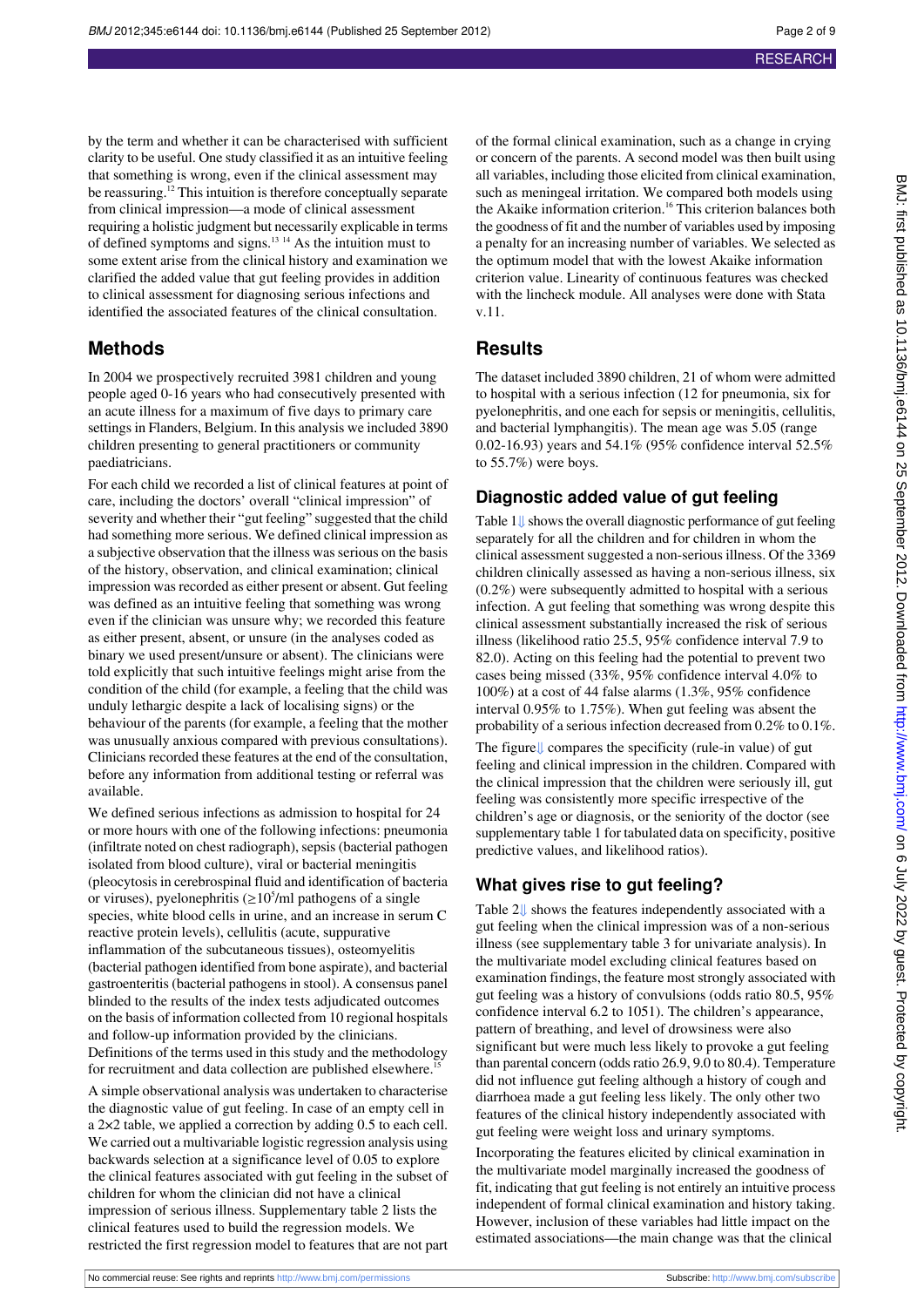findings of decreased consciousness and tachypnoea displaced the reported symptoms of drowsiness and changed breathing pattern. The estimated importance of parental concern was increased (odds ratio 36.3, 12.3 to 107.1). For every year of additional experience, the clinician was 5% less likely to experience a gut feeling separate from their clinical assessment (odds ratio 0.95, 0.90 to 1.00).

## **Late admissions**

Of the 21 children who were eventually admitted to hospital with a serious infection, nine were not referred at first contact (despite the initial clinical impression of a serious illness in four children). Table3[⇓](#page-7-0) describes the clinical features of these nine cases. In these nine children the mean age (2.2 *v* 2.1 years), mean duration of illness (41.0 *v* 54.5 hours), and mean temperature (38.8°C *v* 39.3°C) did not differ significantly from those referred immediately at first contact. However, in four of the nine children (44%), the clinician had a gut feeling of something serious.

## **Discussion**

The gut feelings of primary care clinicians of something wrong in children even when unexplained by clinical assessment had a high specificity and high positive likelihood ratio for serious infectious illness. This finding was consistent across age and diagnostic groups and was independent of the presence of fever. The diagnostic value of a gut feeling changed little with clinical experience although the more senior the doctors the less likely they were to experience a gut feeling in addition to forming a clinical impression. This is presumably because the holistic clinical features that trigger gut feeling are gradually assimilated into clinical assessment.

The nature of the features that gave rise to a gut feeling of something serious were not surprising—general appearance, breathing pattern, weight loss, and history of convulsions. However, the intuitive feelings of primary care doctors were also strongly influenced by parental concern, specifically that the illness was different from any previously experienced. Temperature did not influence the probability of gut feeling. We had hypothesised that a high temperature (>39°C) without localising signs would give rise to a gut feeling of something wrong, but our results contradicted this assumption. It is possible that temperature did contribute to gut feeling but did not appear in the multivariate analysis because it was correlated with other features, especially parental concern (which was also likely to be influenced by temperature). Nevertheless, it is important that primary care clinicians recognise the diagnostic value of fever in their clinical assessment—for every 20 children with a temperature of 40°C or more in a primary setting, one will have a serious infection.<sup>8</sup>

Similarly, the symptom of diarrhoea reduced the probability of a gut feeling about serious illness in children. Although this may reflect the fact that the diagnostic importance of diarrhoea is fully recognised in the clinical assessment, it is also possible that the potential diagnostic importance of diarrhoea is misunderstood in primary care. Although diarrhoea is also a common symptom of self limiting illness, its presence in a young child taken to a general practitioner is a less benign feature; not just because of the risk of complications related to fluid loss but also because diarrhoea can be a presenting symptom of sepsis.<sup>8</sup> Therefore the presence of unexplained diarrhoea as a presenting symptom in a child should probably increase intuitive concern rather than reassure.

## **Limitations of the study**

Analysing the components of gut feeling was not the primary aim of the original study and therefore the study was not powered to do so. Although 120 children elicited a gut feeling in the clinicians of something wrong, only 21 children were admitted to hospital with a serious infection, so some of the estimates of diagnostic performance lack precision. Moreover, the analyses may not provide a complete explanation of gut feeling, as the amount of variance explained by the multivariate models was modest ( $\mathbb{R}^2$  estimates 0.32 and 0.34). This lack of explanatory power was also suggested by the observation that although senior clinicians did not experience gut feelings as often as their junior colleagues, the diagnostic power of their gut feeling was similar. Studies should try to resolve the residual unexplained variation, including information on variation between clinicians, either from within the same setting, from different settings or from different countries. Another limitation of the current analyses is possible bias related to the diagnostic investigations. Children for whom clinicians had a gut feeling were referred more often than children for whom clinicians did not have a gut feeling. It is possible that the risk of being admitted for a serious infection was influenced by additional testing done in secondary care. However, the diagnostic value of gut feeling was similar in the group of children with suspected non-serious illness on initial clinical assessment and who were therefore not initially referred.

## **Comparison with other studies**

Clinical reasoning involves integrating intuitive and analytical processes. One study suggested that the intuitive process involves rapid framing of a problem; looking for specific features, including red flags; and connecting these to an existing mental model.<sup>17</sup> Gut feeling has been described as an intuitive feeling that results from a rapid, unconscious process that is context specific and comes with experience.<sup>18</sup> In contrast, we found that less experienced clinicians reported gut feelings more often than did senior clinicians, suggesting increasing diagnostic certainty with experience, perhaps also suggesting that the features triggering a gut feeling are assimilated into conscious diagnostic reasoning processes over time. However, the diagnostic power of gut feeling was no better in experienced clinicians than in non-experienced clinicians.

Exploration of the meaning of gut feeling in other aspects of clinical decision making has suggested that it depends above all on knowledge of what is normal—this is, much more important than knowledge of the potentially serious condition itself. For example, in making referral decisions in patients with acute chest pain,<sup>19</sup> or in recognising children with behavioural or mental problems,<sup>20</sup> the gut feeling described seemed to refer to deviation from a recognised pattern, triggered by the clinician's interpretation of the patient's narrative and knowledge of the patient and family.

We sought to discriminate between gut feeling (a feeling of something wrong without knowing quite why) and non-intuitive clinical impression explicable in terms of the formal process of history taking and examination. The consistent difference in diagnostic performance of these two constructs, with gut feeling having consistently higher specificity, suggests that the clinicians involved in the study recognised the difference between gut feeling and clinical impression. However, the concept of clinical impression demands an element of holistic assessment and it has also been found useful in diagnosing bacteraemia, $^{21}$   $^{22}$ meningococcal disease, $2<sup>3</sup>$  and gastrointestinal infection with dehydration.<sup>24</sup> Nevertheless, we suspect clinical impression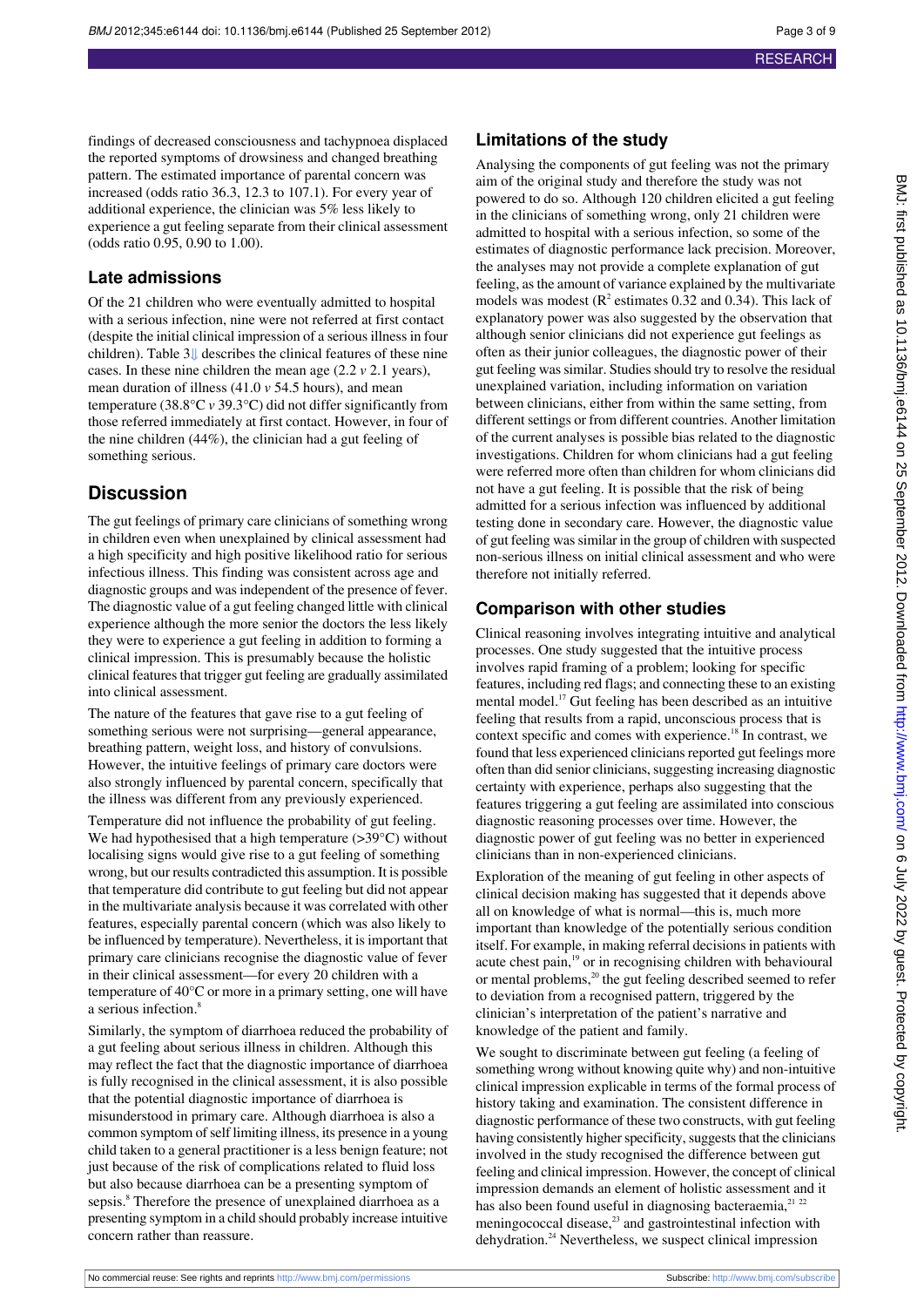focuses solely on the clinical presentation whereas gut feeling brings other factors into play, especially parental concern but also contradictory findings (for example, between observation, history, or clinical examination), differences with previous illness episodes, and lack of pattern recognition.

#### **Implications for practice**

Although students and trainees are taught to look at children's overall appearance and breathing, there seems to be a potential gap between the routine clinical assessment of these features and the more holistic response, producing a "something is wrong" gut feeling. Perhaps we should also be more explicit in encouraging sensitivity to parental concern, stressing that it does make the presence of serious illness more likely even when clinical examination is reassuring. We should certainly make clear when teaching that an inexplicable (or not fully explicable) gut feeling is an important diagnostic sign and a good reason for seeking the opinion of someone with more expertise or scheduling a review of the child.

Although clinicians throughout Europe mention gut feelings in their daily practice, $25$  our observation of colleagues suggests that the diagnostic value of this intuitive response is often dismissed. Even experienced clinicians need to be clear about the red flag properties of gut feelings. Gut feelings should not be ignored but used in decision making. The referral of all children for whom an inexperienced clinician in primary care has a gut feeling that something is wrong has the potential to result in large numbers of unnecessary visits to the emergency department. However we suggest that having a gut feeling that something is wrong should make three things mandatory: the carrying out of a full and careful examination, seeking advice from more experienced clinicians (by referral if necessary), and providing the parent with carefully worded advice to act as a "safety net."<sup>26</sup> The observed association between gut feeling and clinical markers of serious infection means that by reflecting on the genesis of their gut feeling, clinicians should be able to hone their clinical skills.

Our data are restricted to assessment of children in primary care. The estimates of diagnostic value cannot necessarily be extrapolated to adults and other clinical settings. However, the experience of gut feelings is a common phenomenon across medicine and it seems unlikely that its diagnostic value could not be harnessed elsewhere.

We thank Rafael Perera for advising on the statistical analyses. Contributors: AVdB conceived the study, did the main analyses, and contributed to the interpretation of the results and the drafting of the manuscript. She is guarantor of the study. MT contributed to the design and interpretation of the study and the drafting of the manuscript. FB conceived and designed the original study and contributed to the conception, design, and interpretation of the current analyses and the drafting of the manuscript. DM contributed to the conception and design of the current analyses, interpretation of the results, and drafting of the manuscript. All authors gave final approval of the version submitted. Funding: The original study was funded by a grant of the Research Foundation-Flanders (FWO) and an unconditional grant from Eurogenerics. None of the funders had any role in the design or analysis of the original study nor of the current analyses. The present analyses were done as part of the MaDOx programme, which presents independent research commissioned by the National Institute for Health Research under its programme grants for applied research funding scheme (RP-PG-0407-10347). MT is funded by a career development fellowship supported by the National Institute for Health Research. The views expressed in this publication are those of the authors and not

necessarily those of the National Health Service, the National Institute for Health Research, or the Department of Health.

Competing interests: All authors have completed the ICMJE uniform disclosure form at [www.icmje.org/coi\\_disclosure.pdf](http://www.icmje.org/coi_disclosure.pdf) (available on request from the corresponding author) and declare that they have received no support from any organisation for the submitted work; have no financial relationships with any organisations that might have an interest in the submitted work in the previous three years; and have no other relationships or activities that could appear to have influenced the submitted work.

Ethical approval: This study was approved by the medical ethics committee of the Catholic University of Leuven.

Data sharing: No additional data available.

- 1 Slack MP, Azzopardi HJ, Hargreaves RM, Ramsay ME. Enhanced surveillance of invasive Haemophilus influenzae disease in England, 1990 to 1996: impact of conjugate vaccines. Pediatr Infect Dis J 1998;17(suppl 9):S204-7.
- 2 Trotter CL, Andrews NJ, Kaczmarski EB, Miller E, Ramsay ME. Effectiveness of meningococcal serogroup C conjugate vaccine 4 years after introduction. Lancet 2004;364:365-7.
- 3 Confidential Enquiry into Maternal and Child Health. Why children die: a pilot study 2006; England (South West, North East and West Midlands), Wales and Northern Ireland. In: Pearson GA, ed. CEMACH, 2008.
- 4 Van den Bruel A, Bartholomeeusen S, Aertgeerts B, Truyers C, Buntinx F. Serious infections in children: an incidence study in family practice. BMC Fam Pract 2006;7:23.
- 5 Grant CC, Harnden A, Mant D, Emery D, Coster G. Why do children hospitalised with pneumonia not receive antibiotics in primary care? Arch Dis Child 2012;97:21-7.
- 6 Harnden A. Recognising serious illness in feverish young children in primary care. BMJ 2007;335:409-10.
- 7 Thompson MJ, Ninis N, Perera R, Mayon-White R, Phillips C, Bailey L, et al. Clinical recognition of meningococcal disease in children and adolescents. Lancet 2006;367:397-403.
- 8 Van den Bruel A, Haj-Hassan T, Thompson M, Buntinx F, Mant D. Diagnostic value of clinical features at presentation to identify serious infection in children in developed countries: a systematic review. Lancet 2010;375:834-45.
- 9 Van den Bruel A, Thompson MJ, Haj-Hassan T, Stevens R, Moll H, Lakhanpaul M, et al. Diagnostic value of laboratory tests in identifying serious infections in febrile children: systematic review. BMJ 2011;342:d3082.
- 10 Thompson M, Van den Bruel A, Verbakel J, Lakhanpaul M, Haj-Hassan T, Stevens R, et al. Systematic review and validation of prediction rules for identifying children with serious infections in emergency departments and urgent-access primary care. Health Technol Assess 2012;16:1-100.
- 11 Fleming S, Thompson M, Stevens R, Heneghan C, Pluddemann A, Maconochie I, et al. Normal ranges of heart rate and respiratory rate in children from birth to 18 years of age: a systematic review of observational studies. Lancet 2011;377:1011-8.
- 12 Stolper E, Van de Wiel M, Van Royen P, Van Bokhoven M, Van der Weijden T, Dinant GJ. Gut feelings as a third track in general practitioners' diagnostic reasoning. J Gen Intern Med 2011;26:197-203.
- 13 McCarthy PL, Lembo RM, Fink HD, Baron MA, Cicchetti DV. Observation, history, and physical examination in diagnosis of serious illnesses in febrile children less than or equal to 24 months. J Pediatr 1987;110:26-30.
- 14 Berger RM, Berger MY, van Steensel-Moll HA, Dzoljic-Danilovic G, Derksen-Lubsen G. A predictive model to estimate the risk of serious bacterial infections in febrile infants. Eur J Pediatr 1996;155:468-73.
- 15 Van den Bruel A, Aertgeerts B, Bruyninckx R, Aerts M, Buntinx F. Signs and symptoms for diagnosis of serious infections in children: a prospective study in primary care. Br J Gen Pract 2007;57:538-46.
- 16 Akaike H. A new look at the statistical model identification. IEEE Trans Automat Contr 1974;19:716-23.
- 17 Balla JI, Heneghan C, Glasziou P, Thompson M, Balla ME. A model for reflection for good clinical practice. J Eval Clin Pract 2009;15:964-9.
- 18 Greenhalgh T. Intuition and evidence—uneasy bedfellows? Br J Gen Pract 2002;52:395-400.
- 19 Bruyninckx R, Van den Bruel A, Hannes K, Buntinx F, Aertgeerts B. GPs' reasons for
- referral of patients with chest pain: a qualitative study. BMC Fam Pract 2009;10:55.<br>Lykke K. Christensen P. Reventlow S. "This is not normal . . ."—signs that make the GP 20 Lykke K, Christensen P, Reventlow S. "This is not normal . . ."-
- question the child's well-being. Fam Pract 2008;25:146-53.
- 21 Haddon RA, Barnett PL, Grimwood K, Hogg GG. Bacteraemia in febrile children presenting to a paediatric emergency department. Med J Aust 1999;170:475-8. 22 Waskerwitz S, Berkelhamer JE. Outpatient bacteremia: clinical findings in children under
- two years with initial temperatures of 39.5 degrees C or higher. J Pediatr 1981;99:231-3. 23 Wells LC, Smith JC, Weston VC, Collier J, Rutter N. The child with a non-blanching rash:
- how likely is meningococcal disease? Arch Dis Child 2001;85:218-22. 24 Shavit I, Brant R, Nijssen-Jordan C, Galbraith R, Johnson DW. A novel imaging technique
- to measure capillary-refill time: improving diagnostic accuracy for dehydration in young children with gastroenteritis. Pediatrics 2006;118:2402-8.
- 25 Stolper E, van Royen P, Dinant GJ. The 'sense of alarm' ('gut feeling') in clinical practice. A survey among European general practitioners on recognition and expression. Eur J Gen Pract 2010;16:72-4.
- 26 Almond S, Mant D, Thompson M. Diagnostic safety-netting. Br J Gen Pract 2009;59:872-4; discussion 74.

#### **Accepted:** 24 August 2012

#### Cite this as: BMJ 2012;345:e6144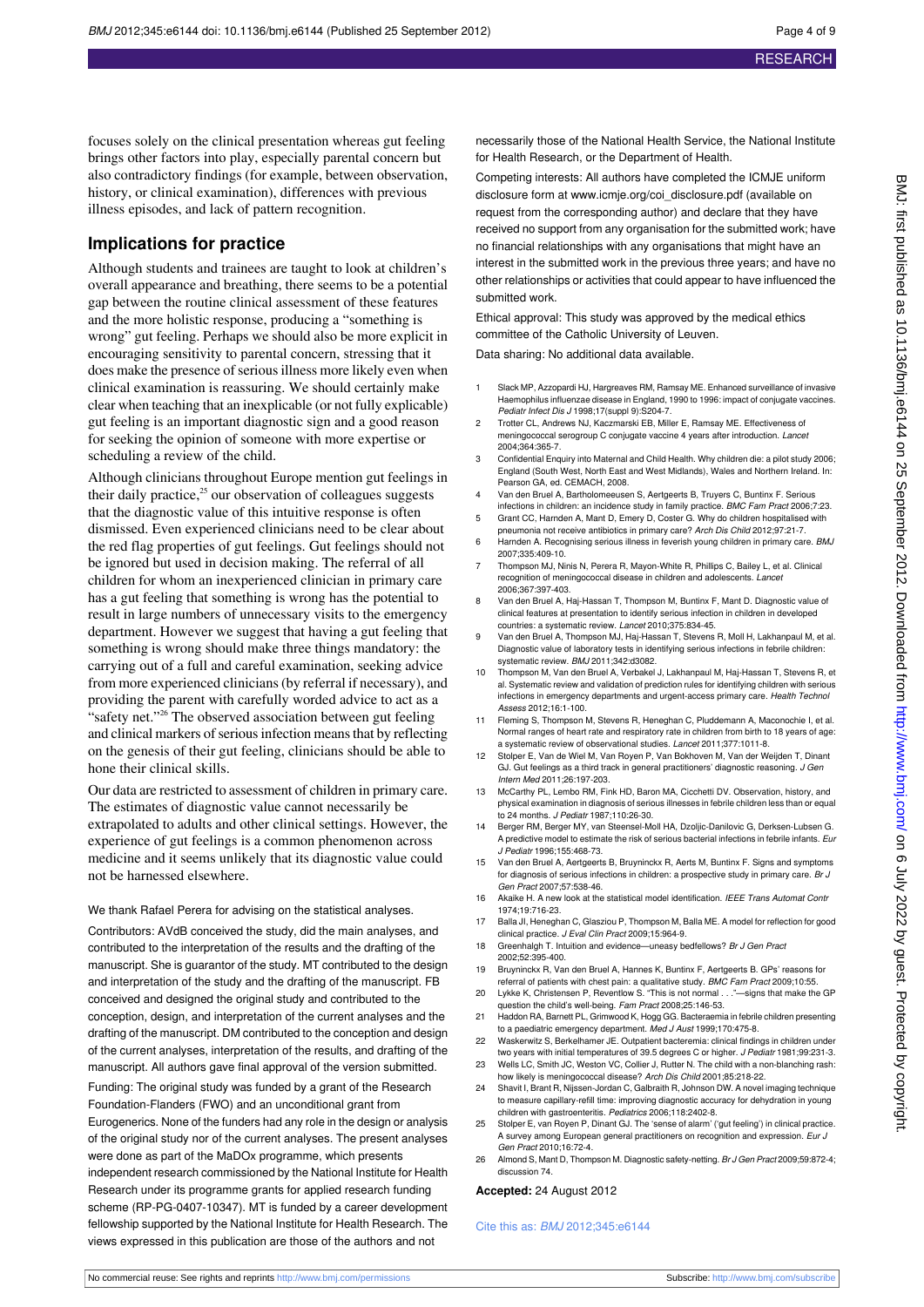#### **What is already known on this topic**

About 1 in 200 children seen in primary care have a serious illness that is easily missed

In assessing children in primary care, the clinician's intuitive feeling that something is wrong seems to have diagnostic value

Neither the basis of intuition nor its added value to the clinical history and examination is understood

#### **What this study adds**

Gut feeling is the clinician's response to the feelings of the parent and the appearance of the child

Acting on gut feeling has the potential to significantly reduce the number of missed cases without causing an unmanageable number of false alarms

Where gut feeling suggests something serious despite a reassuring clinical examination, clinicians should seek a second opinion or initiate further investigations

This is an open-access article distributed under the terms of the Creative Commons Attribution Non-commercial License, which permits use, distribution, and reproduction in any medium, provided the original work is properly cited, the use is non commercial and is otherwise in compliance with the license. See: [http://creativecommons.org/licenses/by](http://creativecommons.org/licenses/by-nc/2.0/)[nc/2.0/](http://creativecommons.org/licenses/by-nc/2.0/) and<http://creativecommons.org/licenses/by-nc/2.0/legalcode>.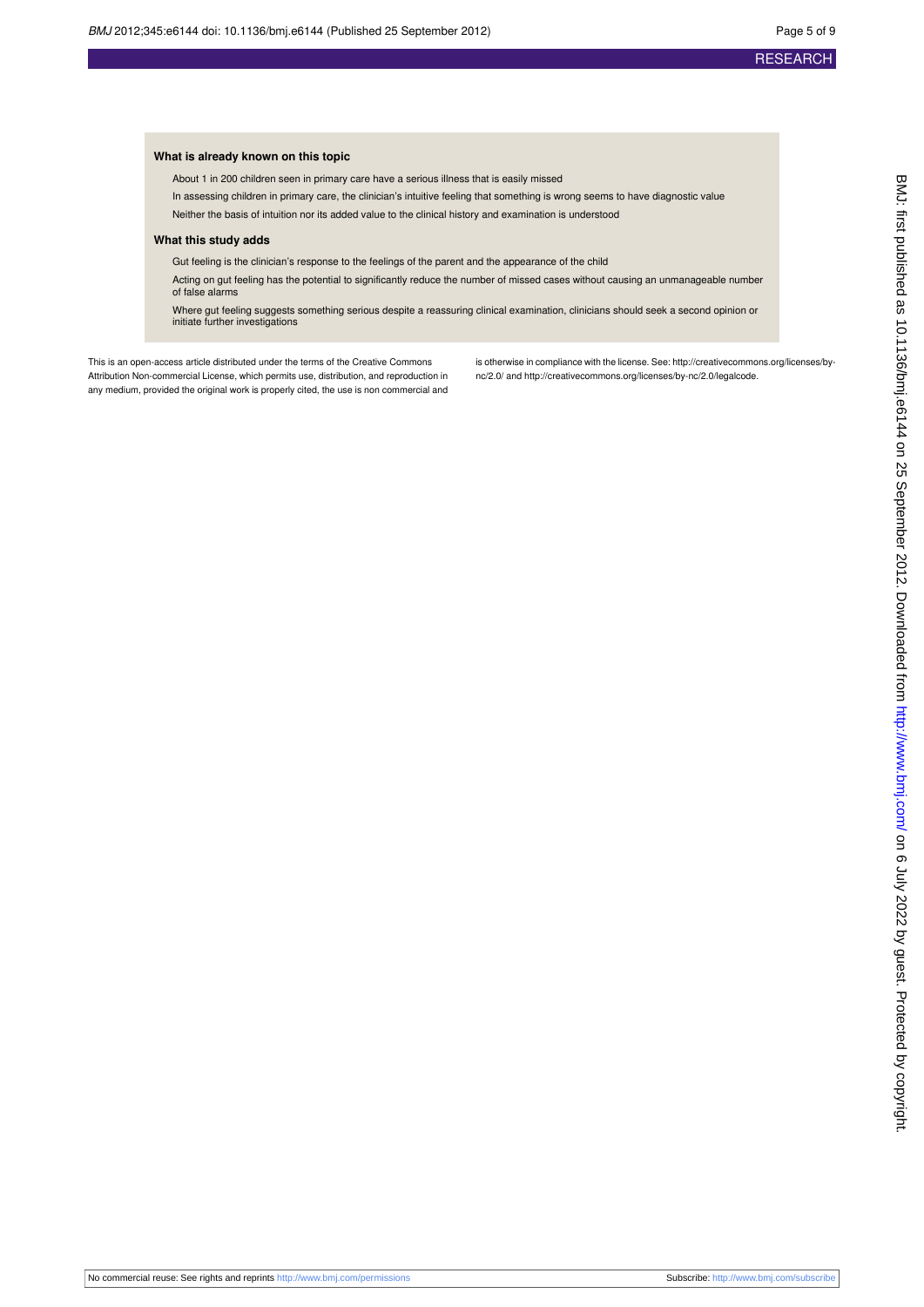## **Tables**

<span id="page-5-0"></span>

| Table 1 Diagnostic characteristics of clinicians' gut feeling that something is wrong in children presenting to primary care |    |                                         |                 |                 |                                |                           |  |  |  |  |  |
|------------------------------------------------------------------------------------------------------------------------------|----|-----------------------------------------|-----------------|-----------------|--------------------------------|---------------------------|--|--|--|--|--|
|                                                                                                                              |    |                                         |                 |                 |                                |                           |  |  |  |  |  |
| <b>Variables</b>                                                                                                             |    | Serious infection Non-serious infection | Sensitivity (%) | Specificity (%) | Predictive values (%)          | Positive likelihood ratio |  |  |  |  |  |
| All children presenting to primary care (n=3890)                                                                             |    |                                         |                 |                 |                                |                           |  |  |  |  |  |
| Gut feeling:                                                                                                                 |    |                                         |                 |                 |                                |                           |  |  |  |  |  |
| Present                                                                                                                      | 13 | 107                                     | 61.9            | 97.2            | Positive: 10.8, negative: 99.8 | 22.4                      |  |  |  |  |  |
| Absent                                                                                                                       | 8  | 3762                                    |                 |                 |                                |                           |  |  |  |  |  |
| Children in whom clinical impression was of a non-serious illness (n=3369)*                                                  |    |                                         |                 |                 |                                |                           |  |  |  |  |  |
| Gut feeling:                                                                                                                 |    |                                         |                 |                 |                                |                           |  |  |  |  |  |
| Present                                                                                                                      | 2  | 44                                      | 33.3            | 98.7            | Positive: 4.4, negative: 99.9  | 25.5                      |  |  |  |  |  |
| Absent                                                                                                                       | 4  | 3319                                    |                 |                 |                                |                           |  |  |  |  |  |

\*Excludes children with clinical impression of serious illness (n=294) or for whom information on clinical impression was missing (n=227).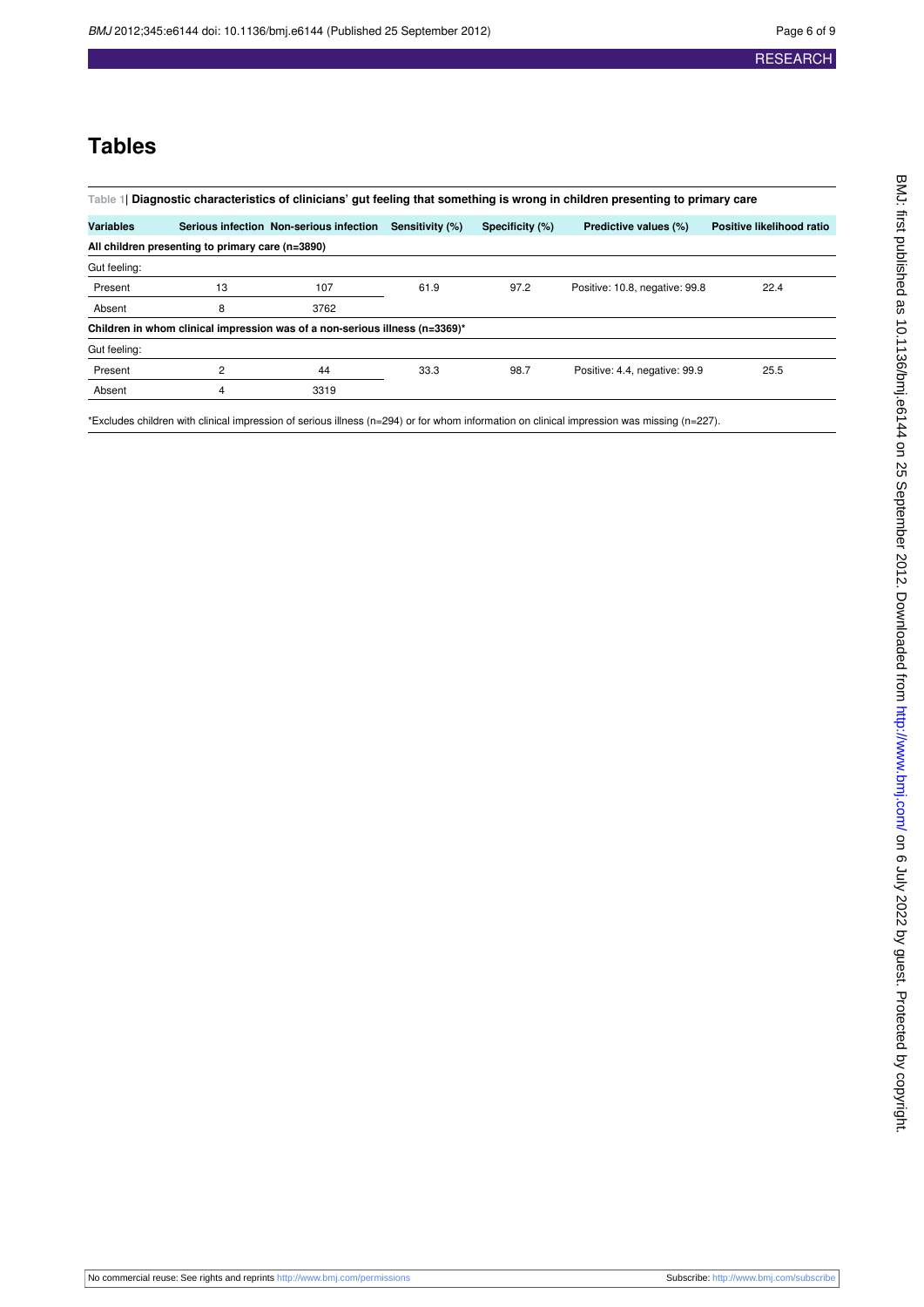<span id="page-6-0"></span>**Table 2| Features independently associated with a gut feeling of serious infection in children for whom clinical impression of serious illness was lacking**

|                                       | Odds ratio (95% CI)                                                                                          |                         |  |  |  |  |
|---------------------------------------|--------------------------------------------------------------------------------------------------------------|-------------------------|--|--|--|--|
| <b>Features</b>                       | Model excluding variables elicited at clinical examination (n=2295)* Model including all variables (n=2279)† |                         |  |  |  |  |
| Presenting symptoms:                  |                                                                                                              |                         |  |  |  |  |
| Cough                                 | 0.26 (0.09 to 0.71)                                                                                          | 0.26 (0.09 to 0.74)     |  |  |  |  |
| Diarrhoea                             | 0.15(0.03 to 0.72)                                                                                           | $0.11$ (0.02 to 0.69)   |  |  |  |  |
| Weight loss                           | 16.83 (3.29 to 85.96)                                                                                        | 10.53 (1.53 to 72.50)   |  |  |  |  |
| Urinary symptoms                      | 11.64 (3.19 to 42.45)                                                                                        | 13.51 (3.69 to 49.44)   |  |  |  |  |
| Convulsions                           | 80.51 (6.16 to 1051.60)                                                                                      | 61.72 (3.56 to 1069.56) |  |  |  |  |
| Child's overall appearance:           |                                                                                                              |                         |  |  |  |  |
| <b>Drowsiness</b>                     | 3.49 (1.04 to 11.75)                                                                                         |                         |  |  |  |  |
| No laughing                           | 3.37 (1.27 to 9.00)                                                                                          | 3.84 (1.47 to 10.04)    |  |  |  |  |
| Changed breathing                     | 4.88 (1.38 to 17.26)                                                                                         |                         |  |  |  |  |
| Clinical examination findings:        |                                                                                                              |                         |  |  |  |  |
| Tachypnoea                            |                                                                                                              | 13.64 (3.52 to 52.80)   |  |  |  |  |
| Decreased consciousness               |                                                                                                              | 52.04 (2.73 to 992.18)  |  |  |  |  |
| Parental concern illness is different | 26.93 (9.02 to 80.41)                                                                                        | 36.26 (12.28 to 107.07) |  |  |  |  |
| Years of experience of doctor‡        | 0.95 (0.90 to 1.00)                                                                                          | 0.95 (0.90 to 1.00)     |  |  |  |  |

 $*$ R<sup>2</sup>=0.3174.

 $\uparrow$ R<sup>2</sup>=0.3397.

‡Years since graduation from medical school.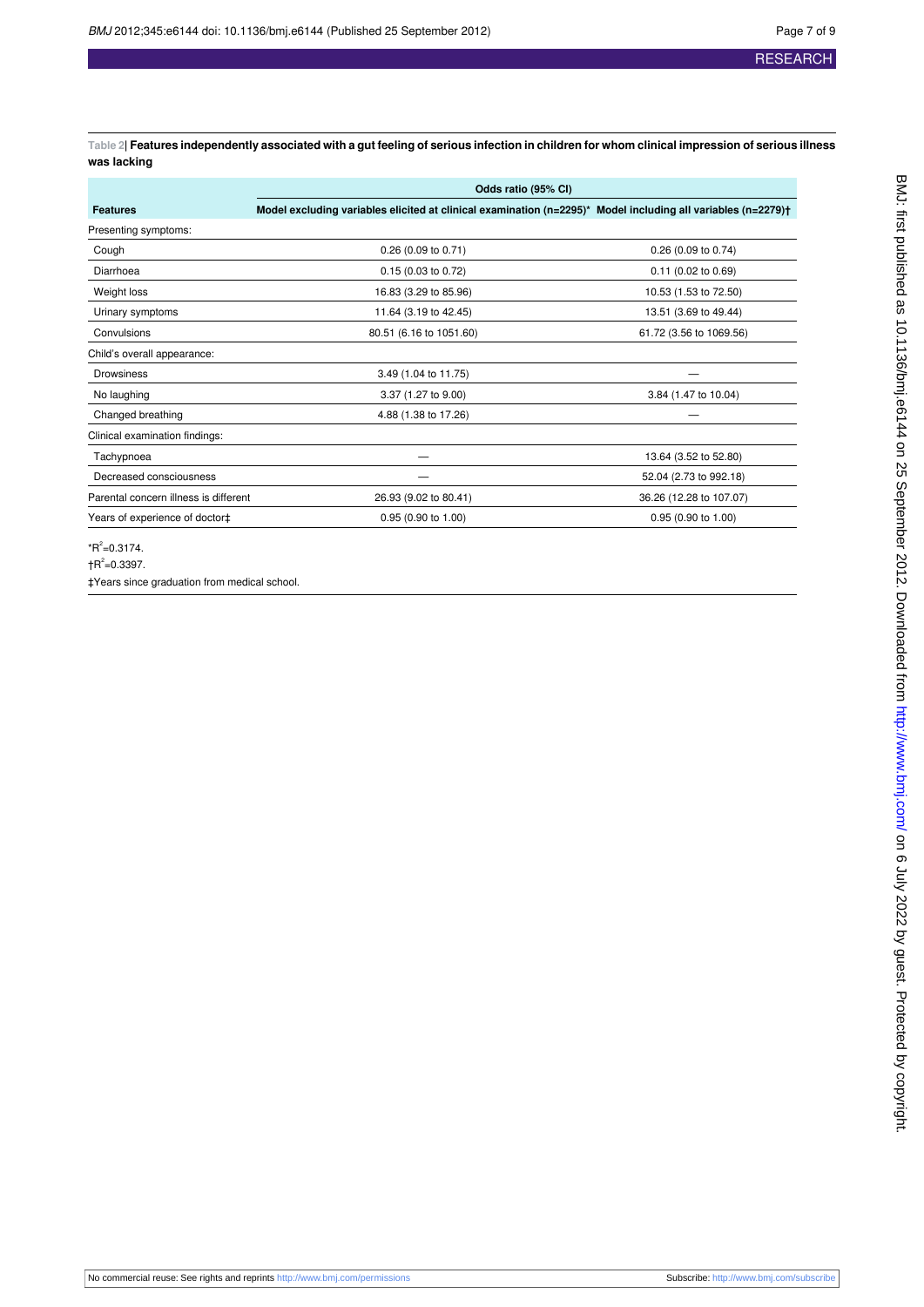| <b>Child</b>   | Age (years) | illness (h) | <b>Duration of Temperature</b><br>$(^{\circ}C)$ | Non-specific clinical features                                                                                                                                                 | <b>Gut feeling</b><br>something<br>wrong | Working hypothesis at<br>consultation                                    | <b>Final diagnosis</b> |
|----------------|-------------|-------------|-------------------------------------------------|--------------------------------------------------------------------------------------------------------------------------------------------------------------------------------|------------------------------------------|--------------------------------------------------------------------------|------------------------|
| 1              | 5.32        | 24          | 36.9                                            | Drowsy, does not laugh, signs of upper<br>respiratory tract infection, vomiting, decreased<br>eating and drinking                                                              | Yes                                      | Viral gastroenteritis and upper Bacterial<br>respiratory tract infection | lymphangitis           |
| $\overline{2}$ | 3.23        | 5           | 38.8                                            | Irritable, inconsolable, different crying, does<br>not laugh                                                                                                                   | Yes                                      | Viral syndrome                                                           | Pneumonia              |
| 3              | 1.44        | 48          | 38.8                                            | Irritable, different crying, does not laugh,<br>diarrhoea, cough, abnormal breathing,<br>tachypnoea, dyspnoea                                                                  | Yes                                      | Viral syndrome (pneumonia?) Pneumonia                                    |                        |
| 4              | 1.04        | 5           |                                                 | Drowsy, inconsolable, different crying, does<br>not laugh, signs of upper respiratory tract<br>infection, decreased eating and drinking,<br>cough, changed breathing, dyspnoea | Yes                                      | Asthma attack                                                            | Pneumonia              |
| 5              | 3.24        | 72          | 38.5                                            | Signs of upper respiratory tract infection,<br>tummy ache                                                                                                                      | <b>No</b>                                | urinary tract infection and<br>upper respiratory tract<br>infection      | Pyelonephritis         |
| 6              | 1.81        | 24          | 39.1                                            | Irritable, inconsolable, does not laugh, signs No<br>of upper respiratory tract infection, vomiting,<br>cough, somnolent, dyspnoea                                             |                                          | upper respiratory tract<br>infection                                     | Pneumonia              |
| 7              | 2.38        | 120         | 40.0                                            | None recorded                                                                                                                                                                  | No                                       | Pyelonephritis                                                           | Pyelonephritis         |
| 8              | 1.31        | 24          | 39.4                                            | Diarrhoea, decreased eating and drinking                                                                                                                                       | No                                       | Viral gastroenteritis                                                    | Pyelonephritis         |
| 9              | 0.2         | 48          |                                                 | Signs of upper respiratory tract infection,<br>cough, dyspnoea                                                                                                                 | <b>No</b>                                | upper respiratory tract<br>infection                                     | Pneumonia              |

#### <span id="page-7-0"></span>**Table 3| Children not referred at first contact but with a final diagnosis of serious infection at hospital admission**